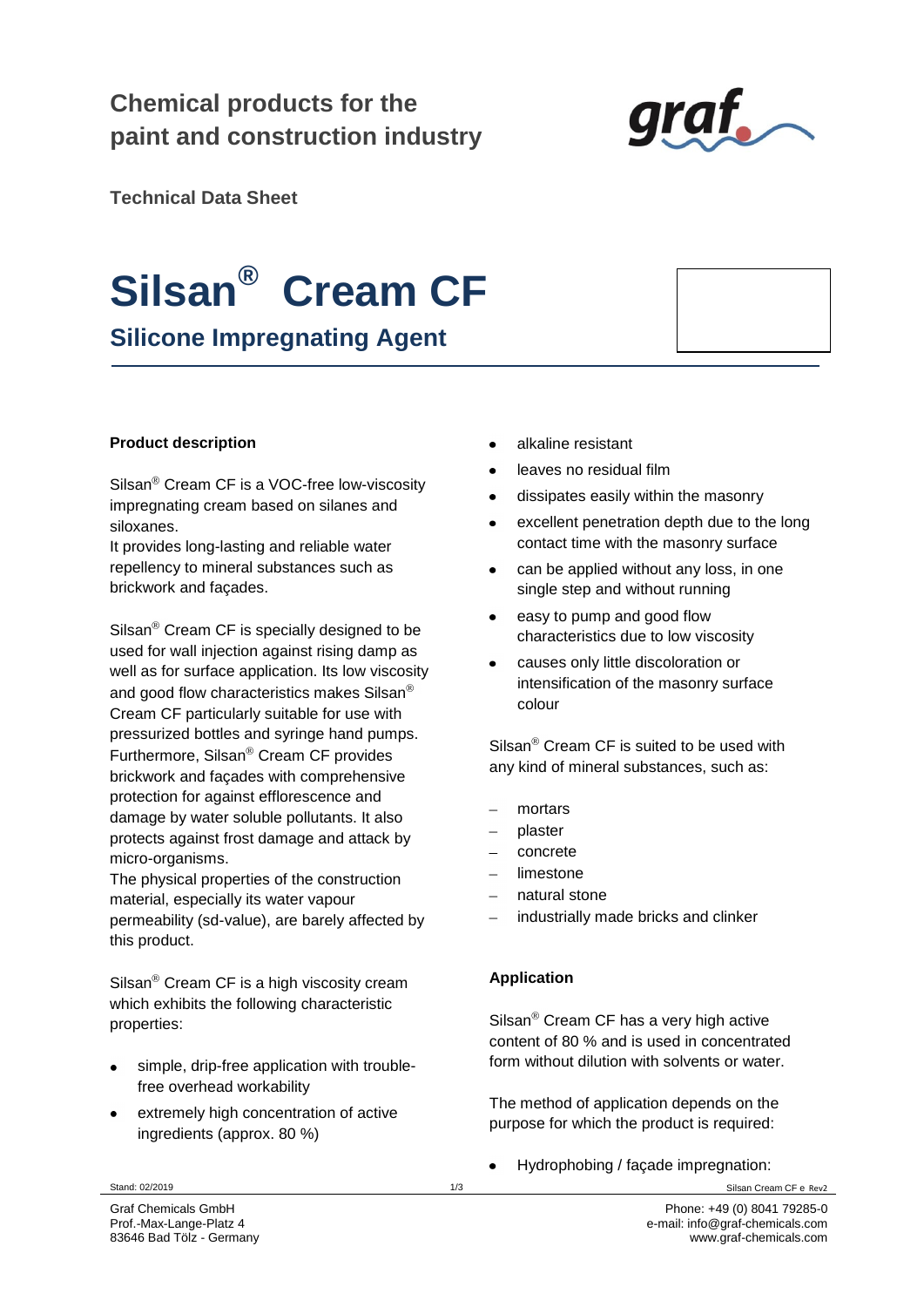Silsan $^{\circledR}$  Cream CF can be applied by roller or brush. Its creamy character enables easy, drip and run-free application on walls and ceilings. In general, a single application of Silsan<sup>®</sup> Cream CF is sufficient, with very dense, highquality concrete, a quantity of only 150 g/m<sup>2</sup> is required.

Application quantities of up to 300 g/m $^2$  are possible.

The silane/siloxane active ingredient penetrates the substrate between 30 minutes and several hours, depending on the porosity of the substrate. The milky-white cream disappears without leaving any residues. On dark stone surfaces, Silsan<sup>®</sup> Cream CF may cause a slight colour intensivation.

Once the cream has penetrated the masonry surface entirely, the brickwork is protected against moisture and water attack.

Wall draining / drill hole injection:

Silsan<sup>®</sup> Cream CF is mainly designed to be used for wall draining by means of drill hole injection.

Silsan<sup>®</sup> Cream CF is suitable to be effectively used at wall moisture levels of up to 80 %. The product forms a long lasting silicone barrier inside the wall, reliably protecting the entire building from rising damp and allowing the brickwork above the injection layer to dry. In order to aid the drying process we recommend undertaking additional measures to eliminate the source of humidity.

Silsan<sup>®</sup> Cream CF comes ready to use and is injected into holes drilled into the brickwork without any need for a pressure system. The low viscosity of Silsan<sup>®</sup> Cream CF makes it easy to use the cream with pressurized bottles and syringe hand pumps which are commonly used for wall cream injection.

Due to its perfect spreading properties and its extremely fine molecular structure, the product is able to spread deeply into the areas around the drill holes, forming a seamless silicone barrier against rising damp.

Stand: 02/2019 2/3 Silsan Cream CF e Rev2 The injection holes are usually drilled at ground level (outside) or at floor level (inside). The

bore holes should have a diameter of approx. 12 mm. The distance between the individual bore holes should be approx. 12.5 cm. If possible, they should be drilled horizontally and directly into the mortar joint in one line next to each other. The depth of the boreholes should be approx. 3 cm shorter than the thickness of the wall.

In order to gain best results, the bore holes should be cleared of dust and drilling residue before injection.

The injection is typically made with special injection guns or pumps.

It is imperative that the drill holes be completely and entirely filled with cream, free of air bubbles. The injection tube, which should be at least as long as the depth of the holes, must be totally inserted into the bore hole. In order to fill the holes completely, the injection tube must be withdrawn slowly while injecting the Cream into the hole.

Cream deposits that, due to possible overdosage, accumulate around the bore hole entrance, can be wiped off with an absorbent cloth.

Finally, the filled holes must be sealed with rapid-hardening mortar.

# **Storage stability**

The packages must not be exposed to direct sunlight or frost. A storage temperature within a range of  $+5$  to + 25 °C must be guaranteed.

In originally sealed containers,

Silsan $<sup>®</sup>$  Cream CF may be stored for maximum</sup> of 12 months after the date of dispatch.

Even after shelf life has expired, the product isn't necessarily unfit for use. However, in such case, we highly recommend to inspect the product regarding a potential infestation of bacteria and fungus.